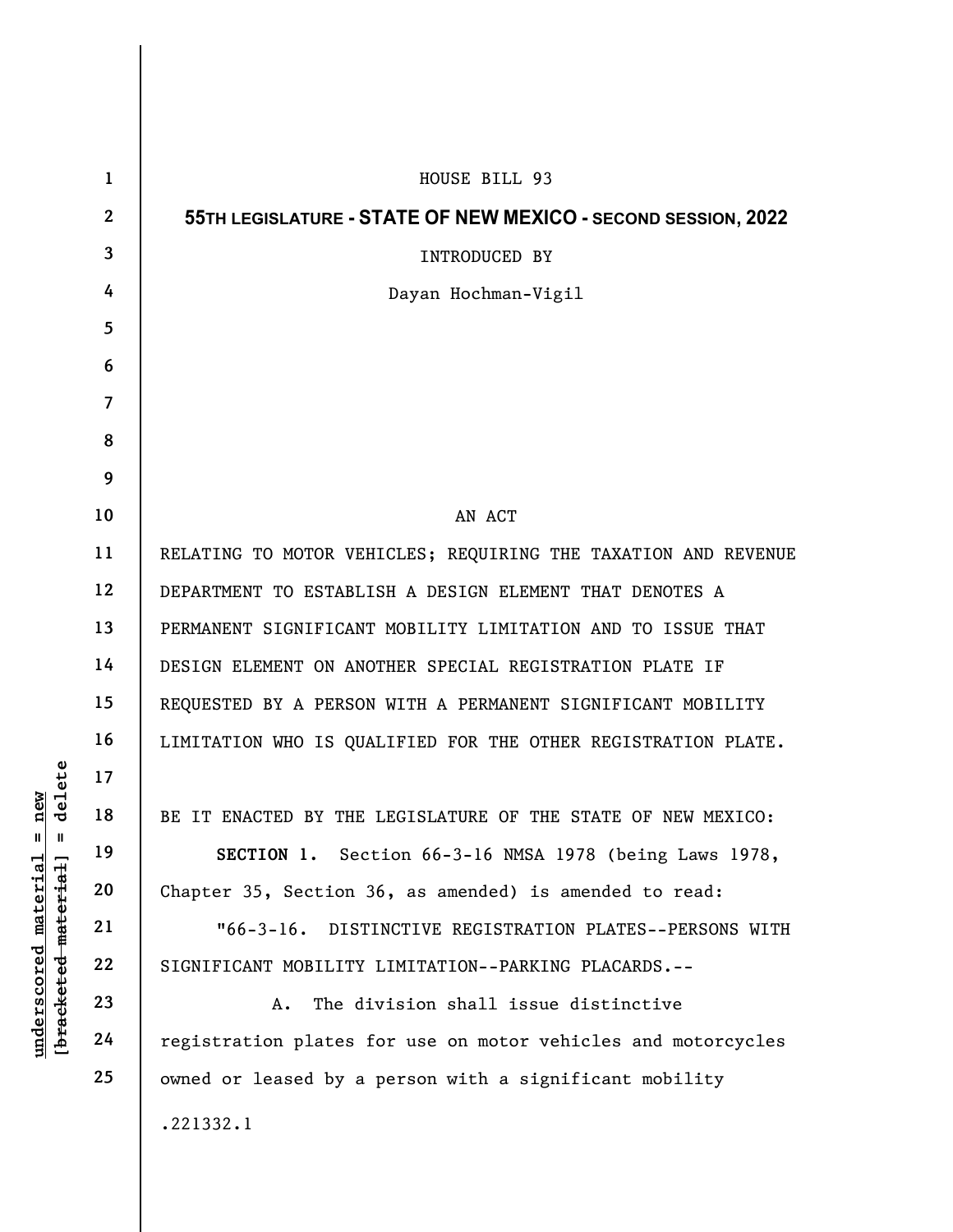limitation who requests a distinctive registration plate and who proves satisfactorily to the division that the person is a person with a significant mobility limitation.

B. The division shall issue a distinctive parking placard to an organization that owns or leases a motor vehicle that primarily transports persons with significant mobility limitations and that requests a distinctive parking placard. The organization, if qualified, may obtain a distinctive parking placard for each vehicle used to transport persons with significant mobility limitations.

C. No fee in addition to the regular registration fee, if any, applicable to the motor vehicle or motorcycle shall be collected for issuance of distinctive registration plates or parking placards pursuant to this section.

understand material material end and the dividence of the sect of a significant mobility of the sect of a significant mobility to be heard, the dividence of the dividence of  $21$  placard when:<br>
we will placard when:<br>  $22$  D. No person shall falsely claim to have a significant mobility limitation so as to be eligible to be issued a distinctive registration plate or a parking placard pursuant to this section when the person does not in fact have a significant mobility limitation. Upon notice and opportunity to be heard, the division may revoke and demand return of any placard when:

(1) it was issued in error or with false information;

(2) the person receiving the placard is no longer eligible;

 $- 2 -$ 

1

2

3

4

5

6

7

8

9

10

11

12

13

14

15

16

17

18

19

20

21

22

23

24

25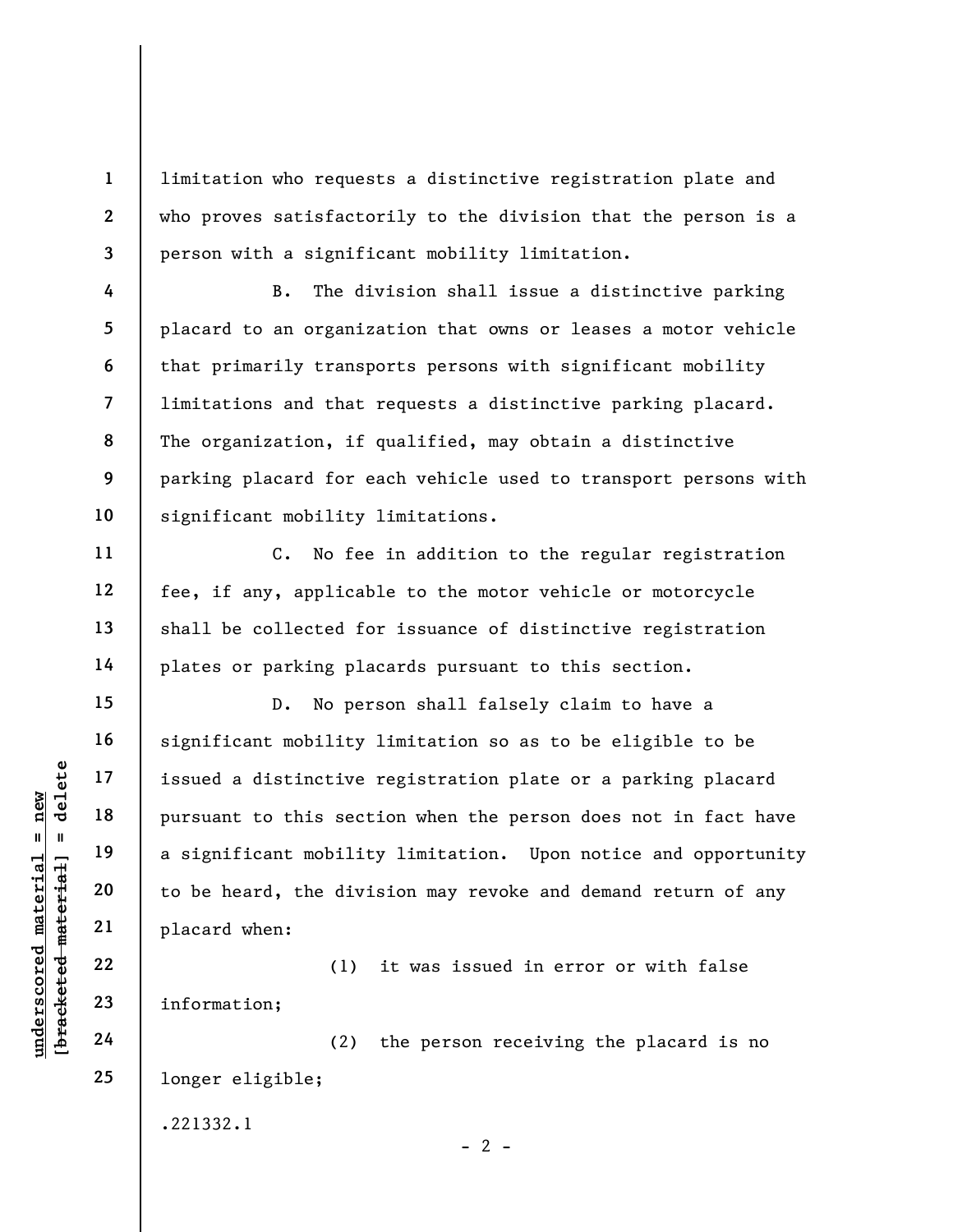1 2 (3) the placard is being used by ineligible persons; or

(4) the organization to which the parking placard was issued no longer exists.

underscored material = new [bracketed material] = delete 5 6 7 8 9 10 11 12 13 14 15 16 17 18 19 20 21 22 E. Upon written application to the division accompanied by a medical statement by a licensed physician or a physician assistant, advanced practice registered nurse or certified nurse-midwife working within that person's scope of practice attesting to the permanent significant mobility limitation, a resident of the state who has a significant mobility limitation, as provided in this section, may apply for and be issued no more than two parking placards for display upon a motor vehicle registered to the person or motor vehicle owned by another person who is transporting the person with a significant mobility limitation. The licensed physician or the physician assistant, advanced practice registered nurse or certified nurse-midwife working within that person's scope of practice shall provide the division all information and records necessary to issue a permanent parking placard. Once approved for use of a permanent parking placard, a person with a significant mobility limitation shall not be required to furnish further medical information.

F. To obtain a distinctive parking placard pursuant to this section, an organization shall submit to the division:

 $-3 -$ 

(1) on a form approved by the division, a

.221332.1

23

24

25

3

4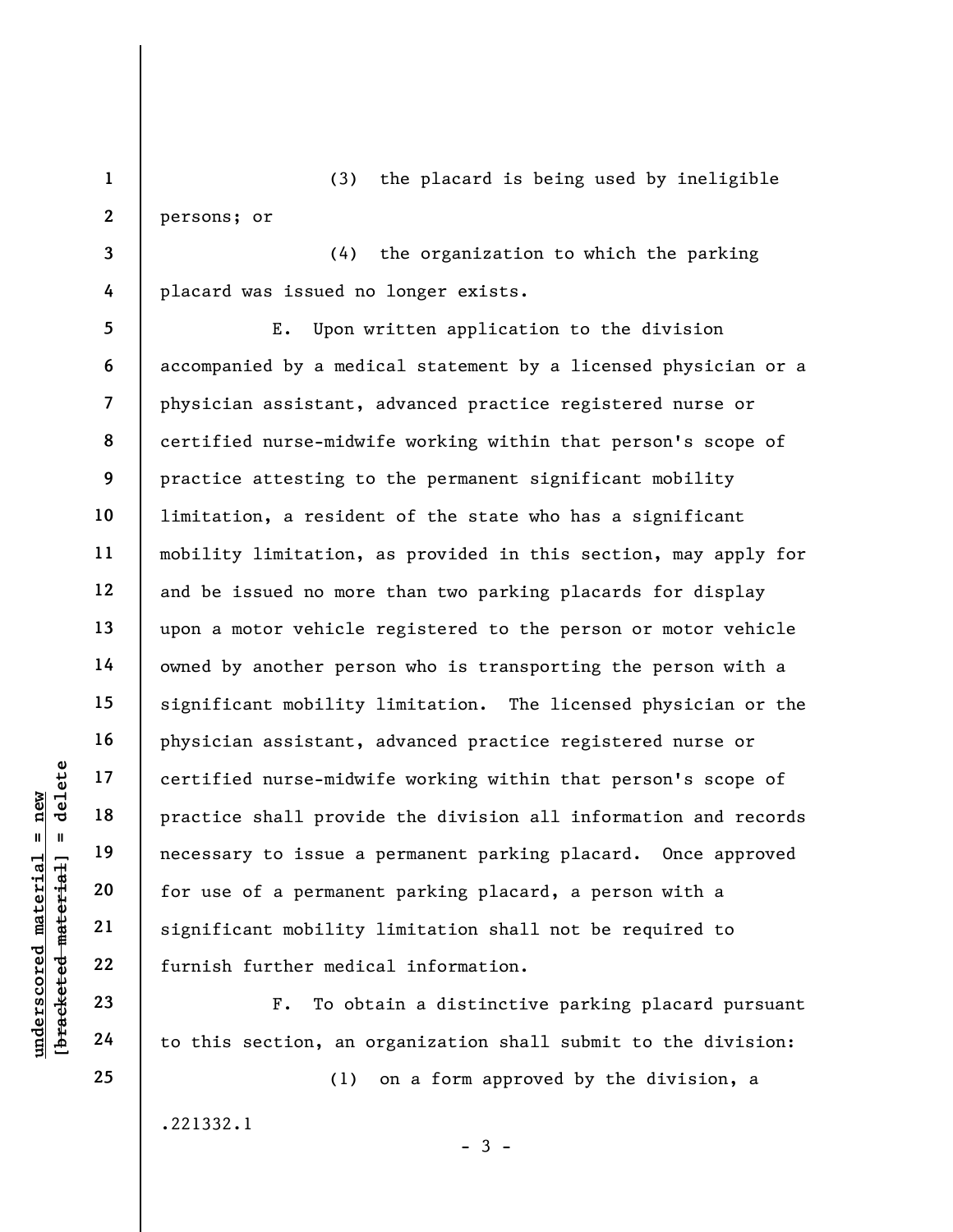underscored material = new [bracketed material] = delete 1 2 3 4 5 6 7 8 9 10 11 12 13 14 15 16 17 18 19 20 21 22 23 24 25 signed statement by an authorized officer of the organization affirming that the vehicle will be primarily used to transport persons with significant mobility limitations and that the registered vehicle is owned or leased by the organization; and (2) at least one contract that places the organization under obligation to provide transportation services to persons with significant mobility limitations. G. A parking placard issued pursuant to this section shall expire four years from the date it was issued. H. The division shall issue two-sided hanger-style parking placards with the following characteristics: (1) a picture of the international symbol of access; (2) a hologram to make duplication difficult; (3) an imprinted expiration date; and (4) for a placard issued to: (a) a person with a significant mobility limitation, a full-face photograph of the holder on the inside of the placard covered by a flap; or (b) an organization, the number of the registration plate issued to the vehicle that is registered or leased to the organization on which the placard will be used. I. The division shall consult with the governor's commission on disability for continued issuance and format of the placard. .221332.1  $- 4 -$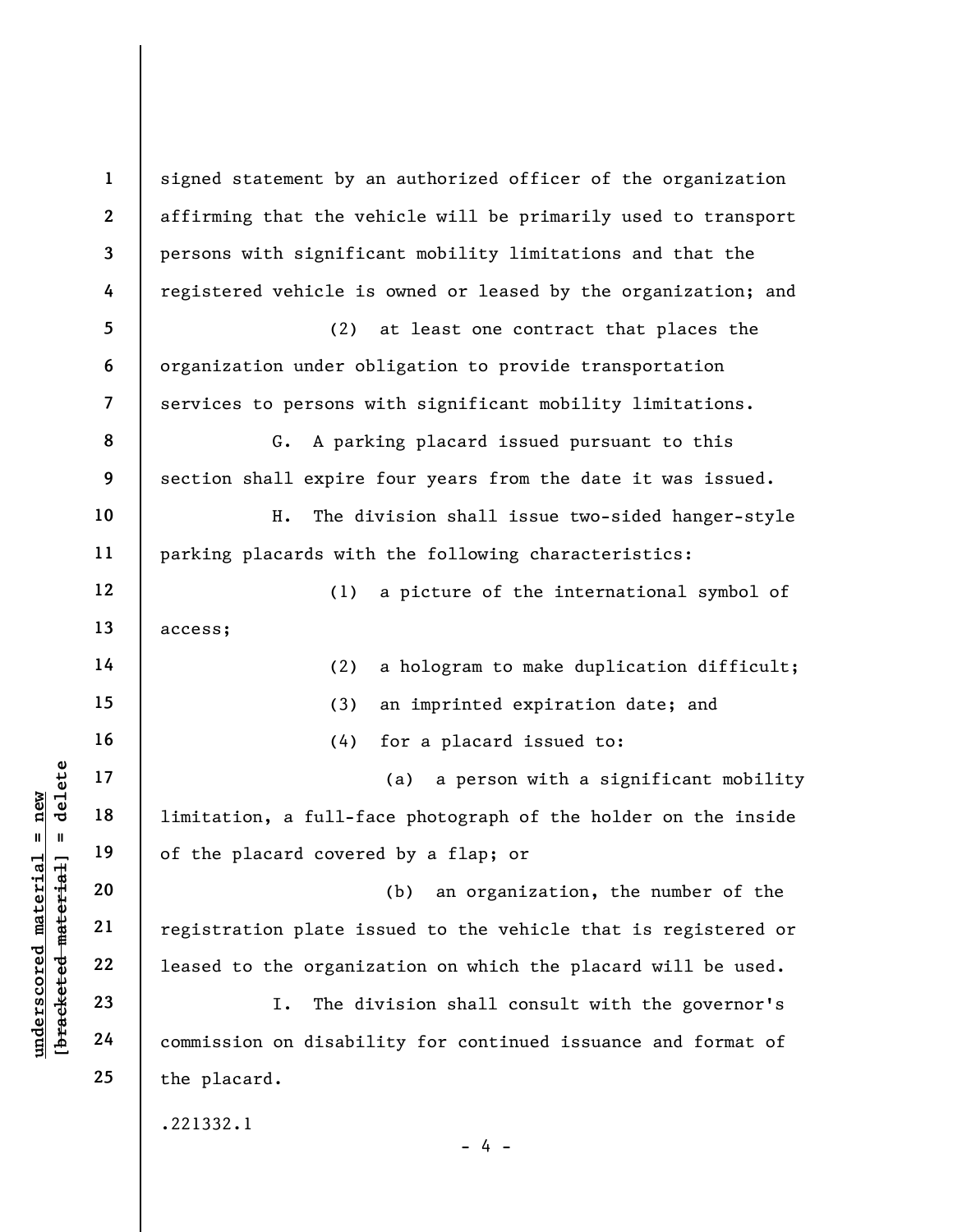1 2 3 4 5 6 7 8 J. The division shall establish a design element that denotes permanent significant mobility limitation and shall issue that design element on another special registration plate if requested by a person who has a permanent significant mobility limitation and who qualifies for the other requested special registration plate; provided that all fees and qualifications required to obtain the other requested special registration plate are satisfied by the requester.

 $[J<sub>1</sub>]$  K. The division may issue an identification card containing a full-face photograph of the holder of the registration plate or parking placard and the number of the registration plate or parking placard issued to that person.

understand material practice attesting to<br>  $\begin{array}{c|c|c} \n\text{u} & \text{u} & \text{u} & \text{u} & \text{u} \n\end{array}$  and the same of the material material material material material material material material material material material material  $[K_r]$  L. Upon written application to the division accompanied by a medical statement from a licensed physician or a physician assistant, advanced practice registered nurse or certified nurse-midwife working within that person's scope of practice attesting to a temporary significant mobility limitation, a person may be issued a temporary placard for no more than one year. The licensed physician or the physician assistant, advanced practice registered nurse or certified nurse-midwife working within that person's scope of practice shall provide the division all information and records necessary to issue a temporary placard.

[ $\overline{L}$ .] M. Registration plates or parking placards issued to a person with a significant mobility limitation by .221332.1  $- 5 -$ 

24 25

9

10

11

12

13

14

15

16

17

18

19

20

21

22

23